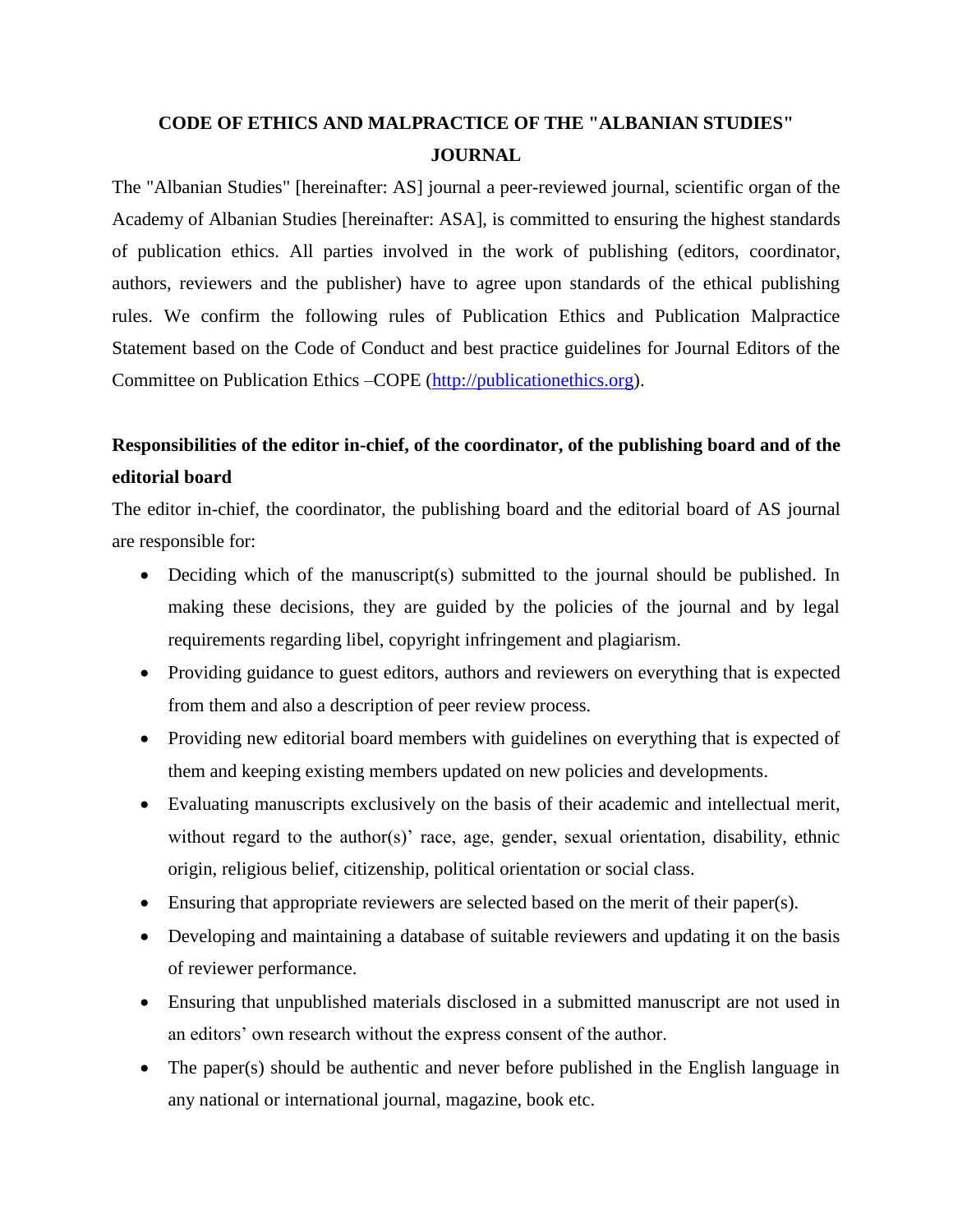Publishing corrections, clarifications, retractions and apologies whenever needed.

#### **AUTHORS' RESPONSIBILITIES**:

- Authors reporting original papers should present an accurate account of the work performed as well as an objective discussion of its significance. Fraudulent or knowingly inaccurate statements constitute unethical behavior and are unacceptable.
- Authors should not submit the same manuscript simultaneously to more than one publication at a time.
- Authors must ensure that they have written original works and that any original paper(s) have been credited and referenced.
- Authors submitting their paper to AS journal for publication as original articles confirm that the submitted works represent their own contribution(s) and have not been copied or plagiarized in whole or in part from other papers without clearly citing the source.
- Plagiarism full or partial at any paper submitted to AS journal is totally unacceptable.
- The corresponding author with the journal should ensure that all appropriate co-authors are included in the author list of the manuscript and that there is a full consensus of all co-authors in approving the final version of the paper and its submission for publication.
- Authors should disclose financial or other conflict of interest that might influence the result or interpretation of their manuscript. All sources of financial support should be disclosed.
- When an author discovers a significant error or inaccuracy in his/her own published paper, it is the author's obligation to promptly notify the journal editors and cooperate with them to retract or correct the manuscript.

#### **REVIEWERS RESPONSIBILITIES**:

- Peer reviewers assists the editor in chief, the coordinator, the publishing board and the editorial board of AS journal in making editorial decisions and, through the editorial communication with the author(s) may also assist the author in improving the manuscript.
- Any invited reviewer who feels unqualified to review the research reported in a manuscript or knows that its timely review will be impossible should immediately notify the editor in chief that alternative reviewers can be contracted.